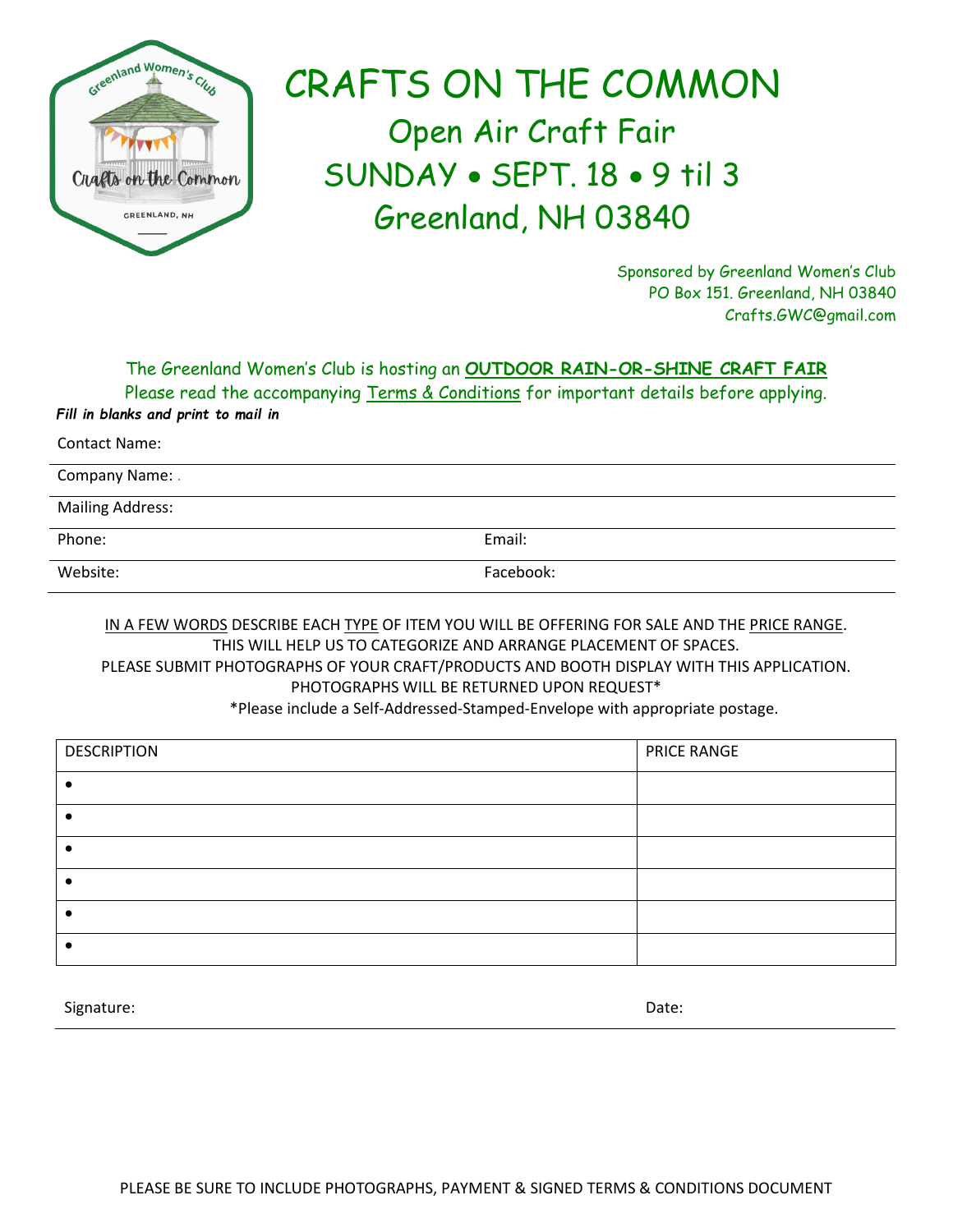## TERMS & CONDITIONS FOR

## GREENLAND WOMEN'S CLUB (GWC) CRAFTS ON THE COMMON EVENT OF SEPTEMBER 18, 2022

- 1 FEES and APPLICATION PROCESS:
	- FEES: The fee for all booths will be \$75. All booths will be approximately  $10'x10'$ .
	- PAYMENT: Full payment must be submitted by check or money order with a completed application, including signed and dated acknowledgement of these Terms & Conditions.
	- REFUNDS: FEES ARE NON-REFUNDABLE. No refunds will be made for weather, accident, health or other causes for non-participation.
		- i. COVID EXCEPTION: If the event is cancelled in accordance with State or Local Guidelines regarding Covid19, refunds will be made as adjusted for any unrecoverable expenses incurred by GWC.
	- ACCEPTANCE: Vendors accepted for participation will be notified by email, and their payment will then be considered non-refundable.
	- REJECTION: The GWC reserves the right to decline any application if it deems such action to be in the best interest of the event. Vendors not accepted for participation will be notified by email. Checks will be marked VOID, photocopied, and shredded (copies to be provided upon request). Money orders will be deposited and a refund check issued.
	- Any checks/money orders returned for non-sufficient funds will be charged our bank fee plus \$25 handling fee.
- 2 BOOTH DETAILS:
	- SIZE: All spaces will be approximately 10'wide 10' deep. Vendors must ensure that none of their display equipment extends beyond the space they have booked, including rails, display fixtures or additional equipment.
	- FURNISHINGS: Each Vendor must furnish, set-up and break-down their booth including their own chairs, tables, display fixtures, tent, or canopy. All tents and canopies must be secured to the ground weights/sandbags in case of windy weather; STAKES WILL NOT BE PERMITTED. It is advised to bring along shims or blocks which might be needed to level tables on the uneven ground.
	- NO VEHICLES WILL BE ALLOWED ON ANY GRASSED AREAS AT ANY TIME, INCLUDING DURING SET-UP AND BREAKDOWN.
	- ELECTRICITY: There is no electricity available and no generators will be allowed.
	- PLACEMENT: Spaces will be assigned taking into consideration placement, flow, and competition to provide the best experience for event attendees. If you have special needs, please include your request with your application and we will make every effort to accommodate you.
	- STAFFING: Vendors' booths must be manned at all times. The GWC is not responsible for merchandise or display materials.
	- COVID CONSIDERATIONS: Vendors will comply with any State/Local COVID guidelines in effect at the time of the event.
- 3 ITEMS FOR SALE:
	- HANDMADE: Vendors displaying and selling original work will be given preference.
	- FOOD: Food Concessions will be available, but Specialty Food Vendors and Food Artisans are welcome.
	- PRIOR APPROVAL: Vendors must submit photographs of their booth display and items they intend to sell. GWC reserves the right to require removal of any items not previously submitted for approval.
	- ONE BOOTH/ONE BUSINESS: Only one business per table. Space may not be sublet or shared without prior approval of an authorized GWC representative.
	- The GWC reserves the right to limit the number of Vendors in any category, limit the number of spaces per vendor, and to make other artistic choices to insure a diversified exhibit.